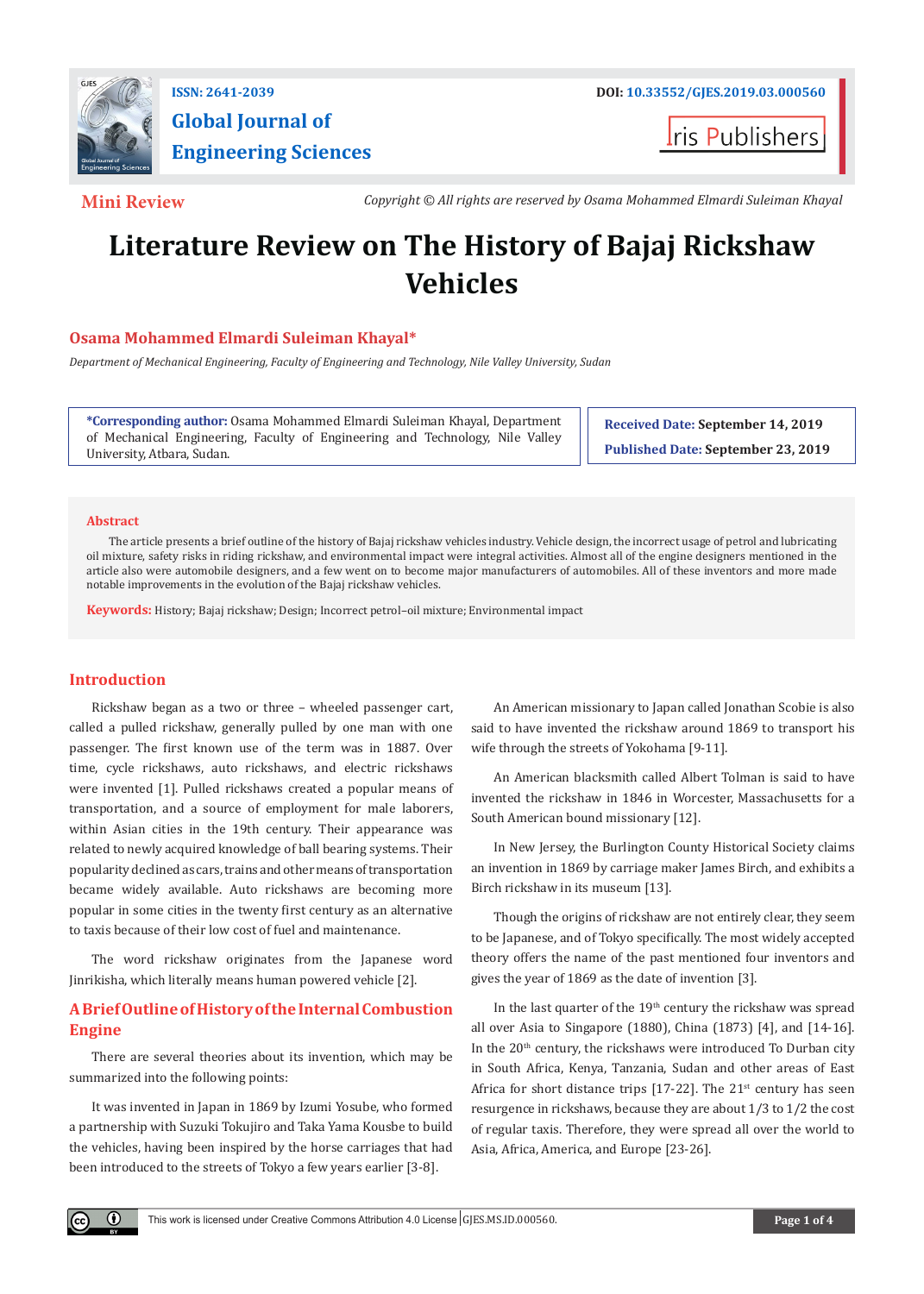India is home to three quarters of the world's auto – rickshaws, which are three – wheeled engine vehicles that are hired to move both people and goods .These vehicles play an important role in urban transport in the country, being used for a wide range of trip purposes, often for trips that cannot be practically undertaken on the other types of public transport, at a considerably lower cost that would be incurred in a taxi.

### **Safety Risks in Riding Rickshaws**

Auto – rickshaws are perceived to be unsafe, first because the vehicle itself is seen as hazardous and the drivers as poor vehicle operators, who are willing to overload their vehicles and at the same time make many trips in short periods of time.

Auto – rickshaws are seen as unstable and liable to turn turtle, due to a shunt from another vehicle, a bump in the road, or overly rapid speeds caused by the drivers, with the passengers being thrown against the sparse, hard metal interior, whose sole soft surfaces are the rear passenger bench and the driver's seat. The lack of doors means that the occupants could be thrown onto the road, with the potential for serious injury, even at low speed.

#### **Air Pollution and Environmental Impacts**

Auto – rickshaws have been seen as significant contributors to urban air pollution, and regrettably it is not included in policy making circles in Sudan. The rates of pollutants leaving the exhaust pipe including carbon dioxide, carbon monoxide and unburned hydrocarbons contribute negatively in human being's health in different forms of diseases ranging from chest infections to cancer [27-28].

Auto – rickshaws are thought to cause congestion in near future due to the impact of their increasing numbers and therefore, major cities would be prone to lungs related diseases and other dangerous impacts related to animals and natural environment surrounding these cities. Therefore, major cities must strictly regulate and rationalize the number of auto – rickshaws through a permit system, based on the belief that auto – rickshaw numbers would otherwise reach a level that would cause intolerable congestion which leads to serious human and environmental impacts.

The perceptions of auto – rickshaws amongst the middle classes, media, consumer organizations and policy makers are largely negative. The vehicles are seen as polluting, unsafe, and a significant cause of congestion and environment degradation. Auto – rickshaws are perceived as an intrusion into organized urban space and therefore, they should be tamed and controlled with strict policies and punitive penalties.

As stated above the two-stroke gasoline engine driven vehicles are major source of air pollution by their smoky emissions particularly in Asia and Africa. An immediate ban on gasoline – powered two stroke engine vehicles would be extremely difficult and costly because these vehicles are numerous and popular. Two immediate simple solution proposals which include use of correct mixture of lubricant oil to fuel and regular vehicle preventive and

corrective maintenance, which ultimately will improve air quality and increase the operation life of the vehicle [29] & [30].

#### **The Usage of Auto – Rickshaw in Sudan**

Auto – rickshaw which also called tuk tuk is used extensively in different parts of Sudan (i.e. urban and non – urban regions) as a mean of transport for short distance trips. These small size vehicles constitute about one – third of all transport population in Sudan according to the statistical records of Sudan National Statistical Bureau.

In Sudan there is a high misunderstanding of the correct mixture of oil to fuel among technicians and vehicles' mechanics and vehicles' drivers as they think that the engine will give its highest performance due to the increase of oil – fuel ratio. The oil – fuel proportion recommended by those technicians and/ or mechanics may reach more than 12%. That means they do not abide with the operation instructions of the manufacture's manual. The manufacturer always recommends that for every liter of gasoline (i.e. Benzene) charged, a lubrication oil proportion of about 2% or 3% should be added to the fuel and should be agitated and mixed perfectly before engine's operation. To do this job, always the rickshaw is equipped with a calibration cup which has two graduated scales engraved on the outside surface of the cup. One of the graduated scales represents the proportion of 3% oil to Benzene, which ought to be used in summer season when the atmospheric temperature is high and therefore, the evaporation rate of the mixture is elevated. The other graduated scale of 2% is recommended to be used during winter when the atmospheric temperature is low and so the evaporation rate. Often, the incorrect mixture of oil to fuel (i.e. more than 5%) is detriment on the performance of the engine due to the increase and accumulation of carbon deposits inside the combustion chamber which minimize the size of the chamber and consequently cause a considerable drop in pressure and power of the engine. The carbon deposits formed during combustion may be inserted and consequently reciprocate between the piston and cylinder. This action causes scratches on the surface of the cylinder and leads repeatedly to engine overhaul maintenance.

Also, the increase of lubrication oil in the oil – fuel mixture causes major defects in spark plug terminal gap which in turn needs repeated and continuous maintenance or replacement of the defected plugs. Another limitation of excessive oil in the mixture is the formation of layers of carbon particles which blocks the exit of exhaust gases through the exhaust pipe, and this problem leads to a considerable drop in exhaust gases pressure and consequently, the exhaust gases are imprisoned inside the cylinder [31].

# **Conclusion**

Rickshaws are seen as unstable and liable to cause accidents due a bump in the road, or overly rapid speeds caused by the drivers. Also, the lack of doors means that the occupants could be thrown onto the road, with the potential for serious injury, even at low speed.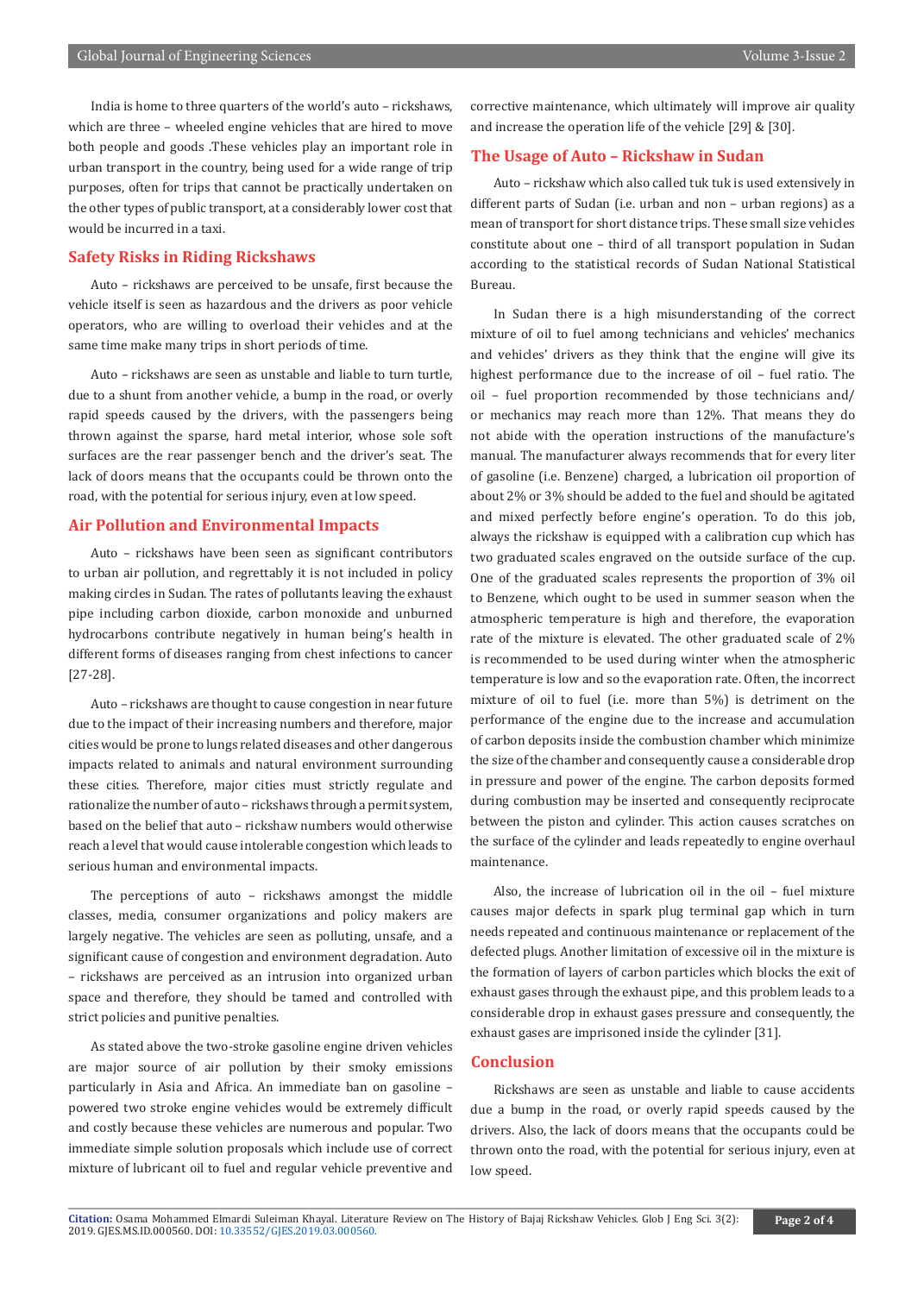Generally, the two-stroke gasoline engine driven vehicles are major source of air pollution by their thick smoky emissions. Two immediate simple solution proposals which include use of correct mixture of lubricant oil to fuel and regular vehicle preventive and corrective maintenance will improve air quality and increase the operation life of the vehicles.

From previous experimental work and the continuous improvement of rickshaw vehicles, it was found that the manufacturers' recommended oil – fuel mixture ratios of 2% in winter season and 3% in summer season are the suitable and optimum ratios that could be used by rickshaw drivers. The advantages of using these ratios could be summarized as follows: (1) longer life of engine, (2) divergence of overhaul maintenance periods, (3) less impact to the surrounding environment.

#### **Acknowledgement**

The author would like to acknowledge with deep thanks and profound gratitude Mr. Osama Mahmoud of Dania Center for Computer and Printing Services, Atbara, who spent many hours in editing, re–editing of the manuscript in compliance with the standard format of most Journals. Also, my appreciation is extended to Professor Mahmoud Yassin Osman for revising and correcting the manuscript several times.

#### **Conflict of Interest**

No conflict of interest.

### **Author**

Osama Mohammed Elmardi Suleiman Khayal was born in Atbara, Sudan in 1966. He received his diploma degree in mechanical engineering from Mechanical Engineering College, Atbara, Sudan in 1990. He also received a bachelor's degree in mechanical engineering from Sudan University of science and technology – Faculty of engineering in 1998, and a master's degree in solid mechanics from Nile valley university (Atbara, Sudan) in 2003, and a PhD in structural engineering in 2017. He contributed in teaching some subjects in other universities such as Red Sea University (Port Sudan, Sudan), Kordofan University (Obayed, Sudan), Sudan University of Science and Technology (Khartoum, Sudan), Blue Nile University (Damazin, Sudan) and Kassala University (Kassala, Sudan). In addition, he supervised more than hundred and fifty undergraduate studies in diploma and B.Sc. levels and about fifteen master theses. The author wrote about forty engineering books written in Arabic language, and fifteen books written in English language and more than hundred research papers in fluid mechanics, thermodynamics, internal combustion engines and analysis of composite structures. He authored more than thousands of lectures notes in the fields of mechanical, production and civil engineering He is currently an associated professor in Department of Mechanical Engineering, Faculty of Engineering and Technology, Nile Valley University Atbara, Sudan. His research interest and favorite subjects include structural mechanics, applied mechanics, control engineering and instrumentation, computer aided design, design of mechanical elements, fluid mechanics and dynamics,

heat and mass transfer and hydraulic machinery. The author also works as a technical manager and superintendent of Al – Kamali mechanical and production workshops group which specializes in small, medium and large automotive overhaul maintenance and which situated in Atbara town in the north part of Sudan, River Nile State.

#### **References**

- 1. (2013) Merriam Webster, "Rickshaw".
- 2. [Chamberlain, Basil Hall \(1891\) Things Japanese: being notes on various](https://archive.org/details/cu31924011199340/page/n8)  [subjects connected with Japan for the use of travellers and others. K](https://archive.org/details/cu31924011199340/page/n8)  [Paul, Trench, Trubner and company limited, Pp. 241–242.](https://archive.org/details/cu31924011199340/page/n8)
- 3. Hanchao Lu (1999) Beyond the neon lights: Everyday Shanghai in the early twentieth century. University of California Press; Pp. 348.
- 4. James Francis Warren (1880–1940), Rickshaw Coolie: A people's history of Singapore. Nus Press, Pp. 14.
- 5. Chris Carlson (2002) Critical mass: bicycling's defiant celebration. AK Press, Pp. 170.
- 6. Stephen Mansfield, DK Publishing (2009) Eyewitness top 10 travel guide series. Tokyo Penguin, Pp. 84.
- 7. Louis Fredric (2002) Japan encyclopedia. Harvard University Press, Pp. 424.
- 8. Boye De Mente and Demetra De Ment (2010) The bizarre and the wondrous from the land of the rising sun. Cultural Insight Books, Pp. 94.
- 9. David Diefendorf (2007) Amazing but false: Hundreds of facts you thought were true but aren't. Sterling Publishing Company. Pp. 223.
- 10. Parker F Calvin (1990) Jonathan Goble of Japan. New York: University Press of America.
- 11. Ed Sobey (2009) A field guide to automotive technology. Chicago Review Press, Pp. 172.
- 12. William E Lewis (2007) Through the heartland on U.S. 20: Massachusetts: (17) Volume 1: Ahistorical travel guide. Publish America.
- 13.(2011) Corson Poley Centre. Burlington County historical society, retrieved.
- 14. Leo Suryadinata, "Chinese adaptation and diversity: Essays on society and literature in Indonesia, Malaysia and Singapore". NUS Press, National University of Singapore, Center for advanced studies, Pp. 37.
- 15. Pamela Kanwar (2003) Imperial Simla: the political culture of the Raj, second edition. Oxford University Press, Pp. 176.
- 16. Kwang Joong Kim (2003) Seoul, Twentieth Century, growth and change of the last 100 years. Pp. 164.
- 17.(2010) Ethekwini Municipality Communications Department, edited by Fiona Wayman, Neville Grimmet and Angela Spencer, "Zulu Rickshaws", Durban, South Africa, retrieved.
- 18. Mary Fitzpatric and Kate Armstrong, South Africa: Lesotho and Swaziland, "lonely planet", Pp. 308.
- 19. A Adu Boahen (1985) Africa under Colonial Domination (1880–1935). UNESCO, International Scientific Committee for the Drafting of a General History of Africa, UNESCO, Pp. 666.
- 20. Werner Voigt (1995) 60 Years in East Africa: The life of a settler, General Store Publishing House, Pp. 32-35.
- 21. [Osama Mohammed Elmardi Suleiman Khayal \(2019\) The History of](https://www.academia.edu/39698381/The_History_of_Bajaj_Rickshaw_Vehicles)  [Bajaj Rickshaw Vehicles. Pp. 1-9.](https://www.academia.edu/39698381/The_History_of_Bajaj_Rickshaw_Vehicles)
- 22. China travel guide, "Tiki travel". FB editions; Pp. PT 61.
- 23. Boye De Mente, Demetra De Ment (2010) The Bizarre and the wondrous from the land of the rising sun. Cultural insight books, Pp. 95–96.
- 24. Jay Heale, Zawiah Abdul Latif, Madagascar. culture of the world, Marshall Cavendish. 15: 75–76.